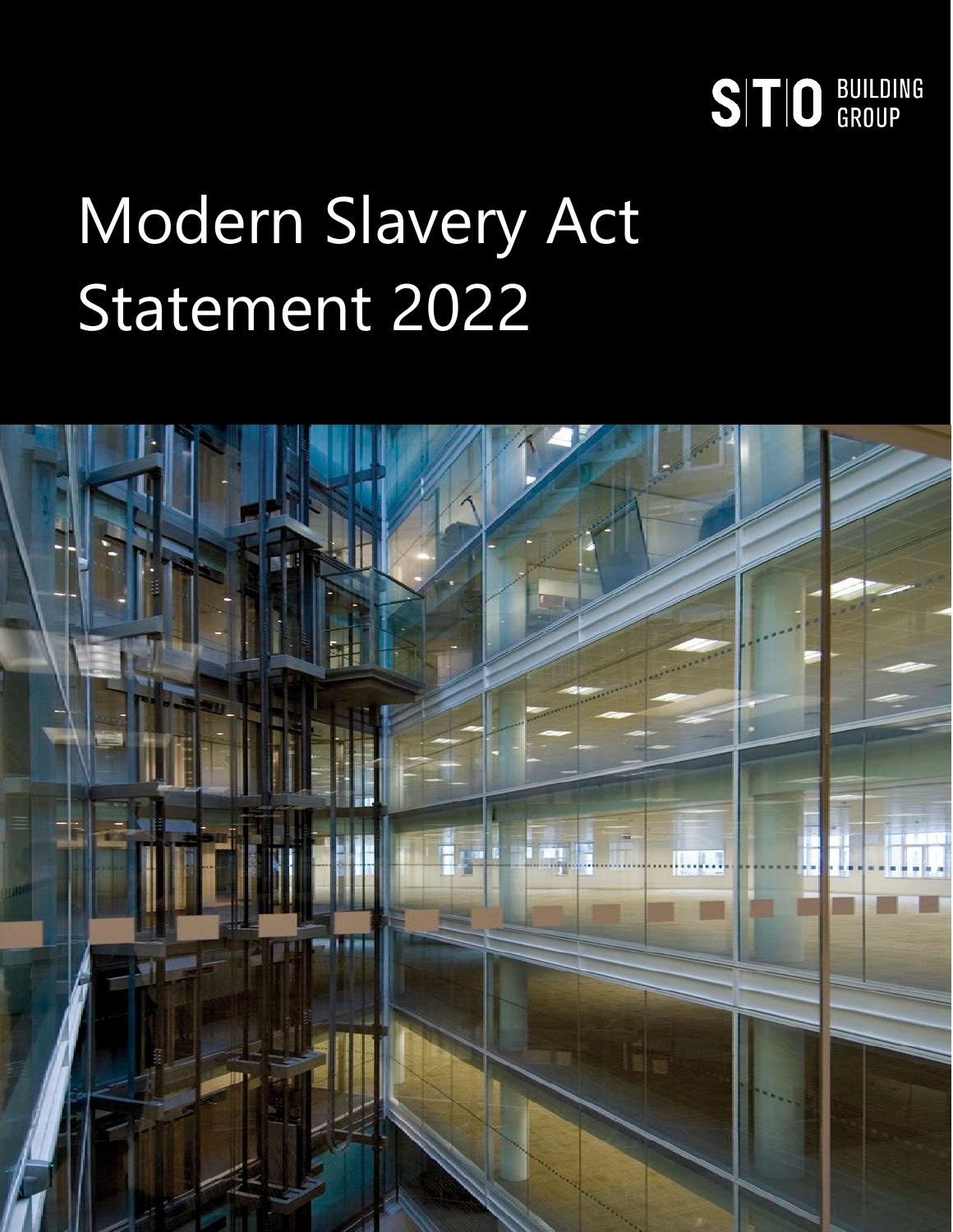

## **Introduction**

The STO Building Group ("STOBG") is a family of companies and a global leader in construction management and general contracting services, with over 4,000 employees located in offices throughout the United Kingdom, Ireland, Canada, and the United States. This statement is made on behalf of Structure Tone London ("Structure Tone"), STOBG's UK-based member company, pursuant to section 54(1) of the Modern Slavery Act 2015 ("MSA") and constitutes STO Building Group's Modern Slavery Act statement for the financial year ending 31 December 2022.

Modern slavery is a crime and a violation of fundamental human rights. It takes various forms, such as slavery, servitude, forced or compulsory labour, and human trafficking, all of which have in common the deprivation of a person's liberty by another in order to exploit them for personal or commercial gain. We recognise that modern slavery exists within the construction industry, and we're committed to ensuring that there is no form of modern slavery or human trafficking anywhere in our business or supply chain. This statement sets out our continuing efforts to understand potential modern slavery risks in our business and to prevent modern slavery in our operations and supply chain.

## **Our Commitment**

At STO Building Group, we are guided by the principle "Clients first. Integrity always." By acting with integrity, and partnering with likeminded businesses, we can achieve success by doing the right thing every day, for every client, on every jobsite.

Doing the right thing means preserving fundamental human rights everywhere we build. Our Anti-Slavery and Human Trafficking Policy ("MSA Policy") reflects that commitment and seeks to identify and manage modern slavery risk in our business and supply chain. Our MSA Policy prohibits all forms of modern slavery, whether carried out by our company, our employees, or our suppliers. The policy provides an overview of the actions we are taking to prevent modern slavery and the responsibilities of employees to assist in those actions. Our MSA Policy is available at [stobuildinggroup.com/compliance/anti-slavery-policy.](https://stobuildinggroup.com/compliance/anti-slavery-policy/) 

Our Code of Conduct and Business Ethics ("Code of Conduct") likewise prohibits modern slavery and sets out our commitment to fair employment practices and to promoting a discrimination- and harassment-free workplace, fair and equitable wages, and safe working conditions. Our Code of Conduct reminds employees of their responsibility to help ensure that all those working on our behalf are treated respectfully and to speak up about potential human rights abuses. Our Code of Conduct may be found at [stobuildinggroup.com/compliance/code-of-conduct.](https://stobuildinggroup.com/compliance/code-of-conduct/) 

Our Compliance & Ethics Department maintains these policies, regularly reviewing and updating them where necessary to accommodate changes to our business, the laws that apply to us, and best practices. In 2021, our Compliance team began updating all our corporate policies, including those identified in this statement, to be more approachable and provide clearer guidance. These policies form just part of our all-encompassing, industry-leading compliance and ethics program, which helps us uphold our commitment to a culture of integrity. More information on our compliance and ethics program is available at [stobuildinggroup.com/compliance.](https://stobuildinggroup.com/compliance/)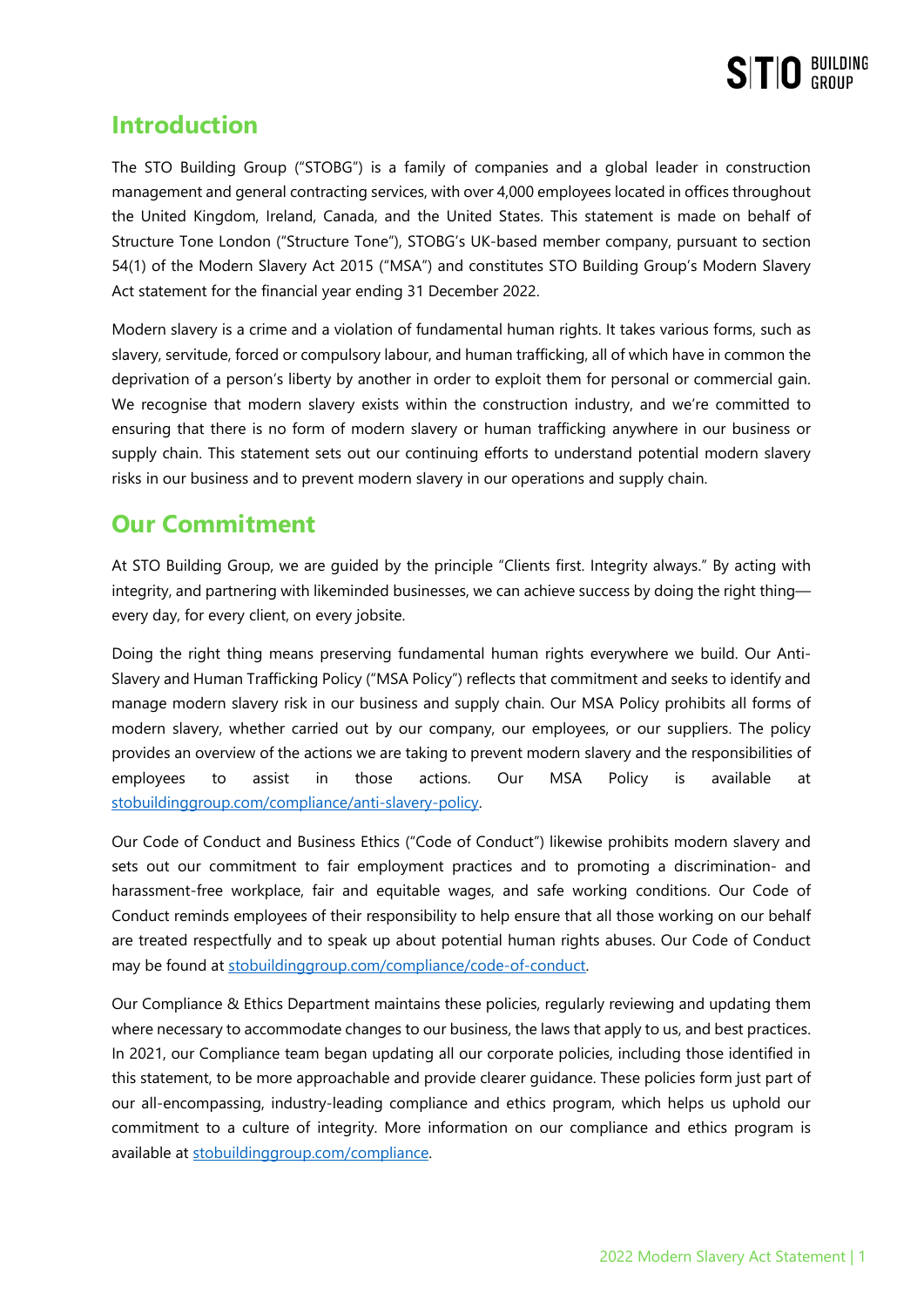

# **Our Supply Chain**

Our supply chain is multi-tiered and varied, and includes subcontractors, suppliers, vendors, consultants, and joint venture partners. Throughout our history, our goal has been to partner with businesses that embrace our core values and exemplify a genuine dedication to ethical and honest dealing.

### **Prequalification and due diligence**

We subject prospective suppliers to rigorous prequalification and due diligence during onboarding and on existing suppliers at regular intervals. This process helps us select business partners that follow workplace standards and business practices consistent with our own. We implement a multi-tiered, riskbased approach, which increases our visibility and reduces regulatory, safety, financial, and legal risk.

As part of our process, suppliers must complete our prequalification package, which includes our prequalification questionnaire, terms and conditions, and health and safety responsibilities. Suppliers are asked specifically about the steps they've taken to ensure compliance with the MSA and whether they are aware of instances or concerns of modern slavery and human trafficking in their business or supply chain.

We also partner with various third-party professionals to maximize data assessment, including a vendor to provide regulatory background checks based on both structured and unstructured data. Weighing various factors and using known information (including our independent research and historical knowledge, the supplier's prequalification submissions, and the background check), we identify suppliers that may need further review and risk controls before we proceed with engaging them. Suppliers renew their prequalification submissions at regular intervals, and we continue to screen for any red flags.

#### **Adherence to our policies**

As a condition of doing business with us, our suppliers must agree to comply with our Supplier Code of Conduct and Ethics ("Supplier Code"), which sets forth the minimum standards of conduct expected of our business partners. The Supplier Code applies to all third parties that provide goods or services to our organization, as well as to their owners, officers, directors, employees, contractors, agents, and others working on their behalf. Suppliers are responsible for providing their own subcontractors with the Supplier Code and ensuring that they follow it.

Our Supplier Code expressly prohibits child labour and all forms of modern slavery and human trafficking. Suppliers are required to comply with our MSA Policy as well as with the letter and spirit of all applicable laws, including those governing child labour, involuntary labour, and fair wages and hours. Suppliers are to immediately notify us if they suspect any instance of modern slavery in their own business or supply chain.

Our Supplier Code also sets out our expectation that suppliers:

• Not retaliate against anyone who in good faith reports potential misconduct and have a formalised system for employees to report concerns without fear of retaliation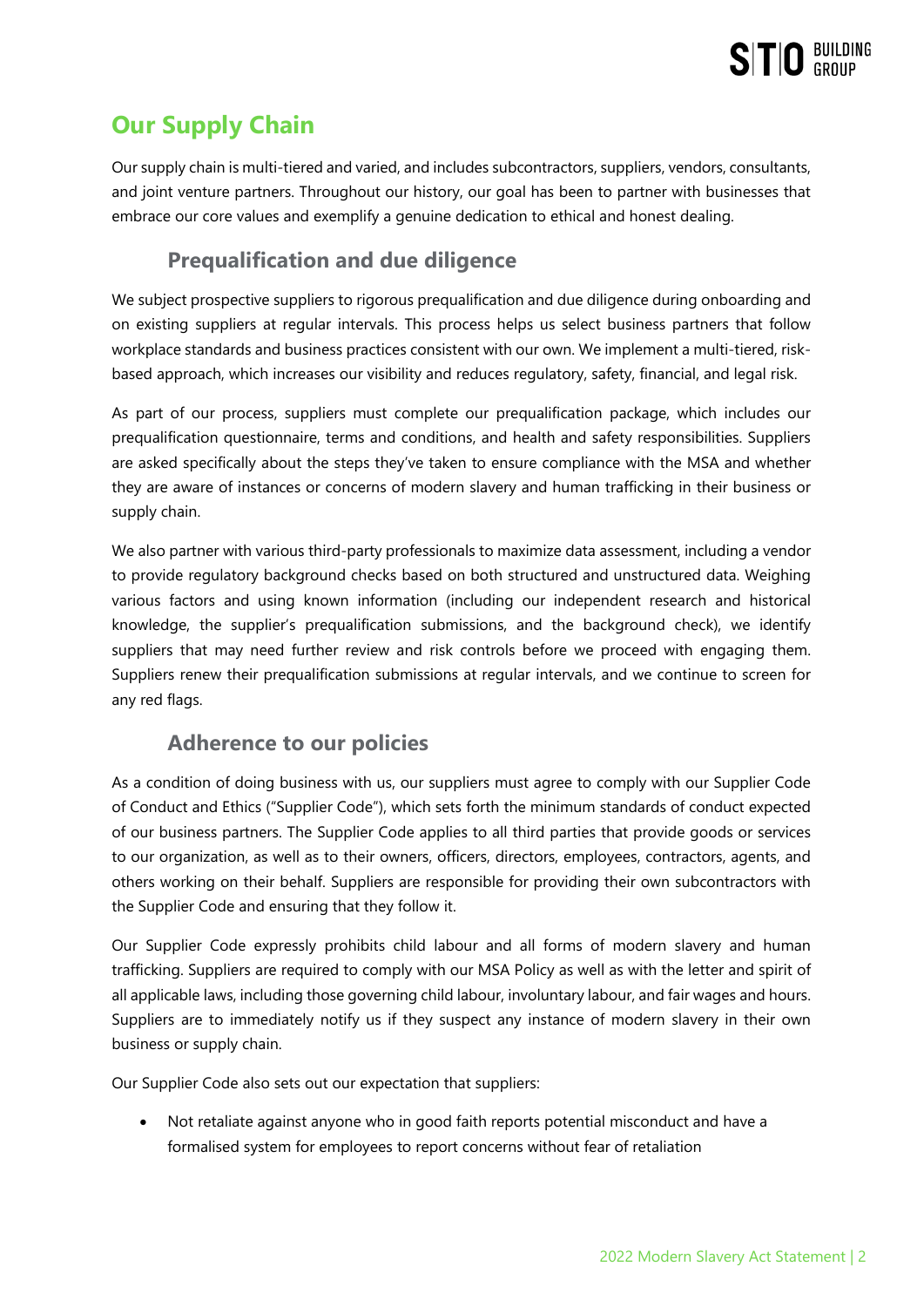

- Cooperate in audits, investigations, and reviews
- Maintain a discrimination- and harassment-free workplace and respect the dignity of all workers
- Respect the rights of workers to bargain collectively, freely organise, and join associations of their own choosing (or refrain from doing so), as permitted by law
- Provide a safe and healthy work environment
- Have effective controls to ensure that applicable law and policies are followed; and
- Minimise any adverse impact to the environment and human health

Our Suppliers must report potential violations of the Supplier Code and are provided multiple avenues for doing so, both within and outside of our organisation. Our Supplier Code may be found at [stobuildinggroup.com/compliance/supplier-code.](https://stobuildinggroup.com/compliance/supplier-code/) 

#### **Contractual controls**

Additionally, we include specific contractual commitments in our supplier contracts that no form of modern slavery is used anywhere in the supplier's business or supply chain. Our suppliers agree to comply with all applicable laws and regulations, and we have the right to terminate contracts with suppliers that breach our terms and conditions.

#### **Risk Assessment**

As a construction management and general contracting firm, we work in partnership with subcontractors and other suppliers to meet our obligations to our clients. As is common in the construction industry, there may be several tiers between us and the source of the materials and labour that we use. The highest risk of modern slavery and human trafficking within our supply chain will likely stem from subcontractor personnel or representatives working on our sites and the workforce of our subcontractors' raw materials suppliers, particularly where they are based in high-risk countries. Given the international scope of our business, we are aware of the risks of modern slavery and human trafficking in certain markets. To mitigate these risks, we consider the risk of modern slavery and human trafficking in our selection of any new suppliers and subcontractors, identifying those areas and trades most vulnerable to modern slavery practices to inform our prequalification and due diligence processes. Our suppliers are responsible for not only adhering to our Supplier Code but also ensuring that their own subcontractors and suppliers comply with it. Our risk assessment will continue to be updated as and when new suppliers enter our supply chain.

## **Training and Awareness**

Our employees receive annual training on our policies, including our Code of Conduct, which reinforces their obligation to follow applicable laws and report potential misconduct. Employees who work with third parties on our organisation's behalf also are regularly provided training that helps them identify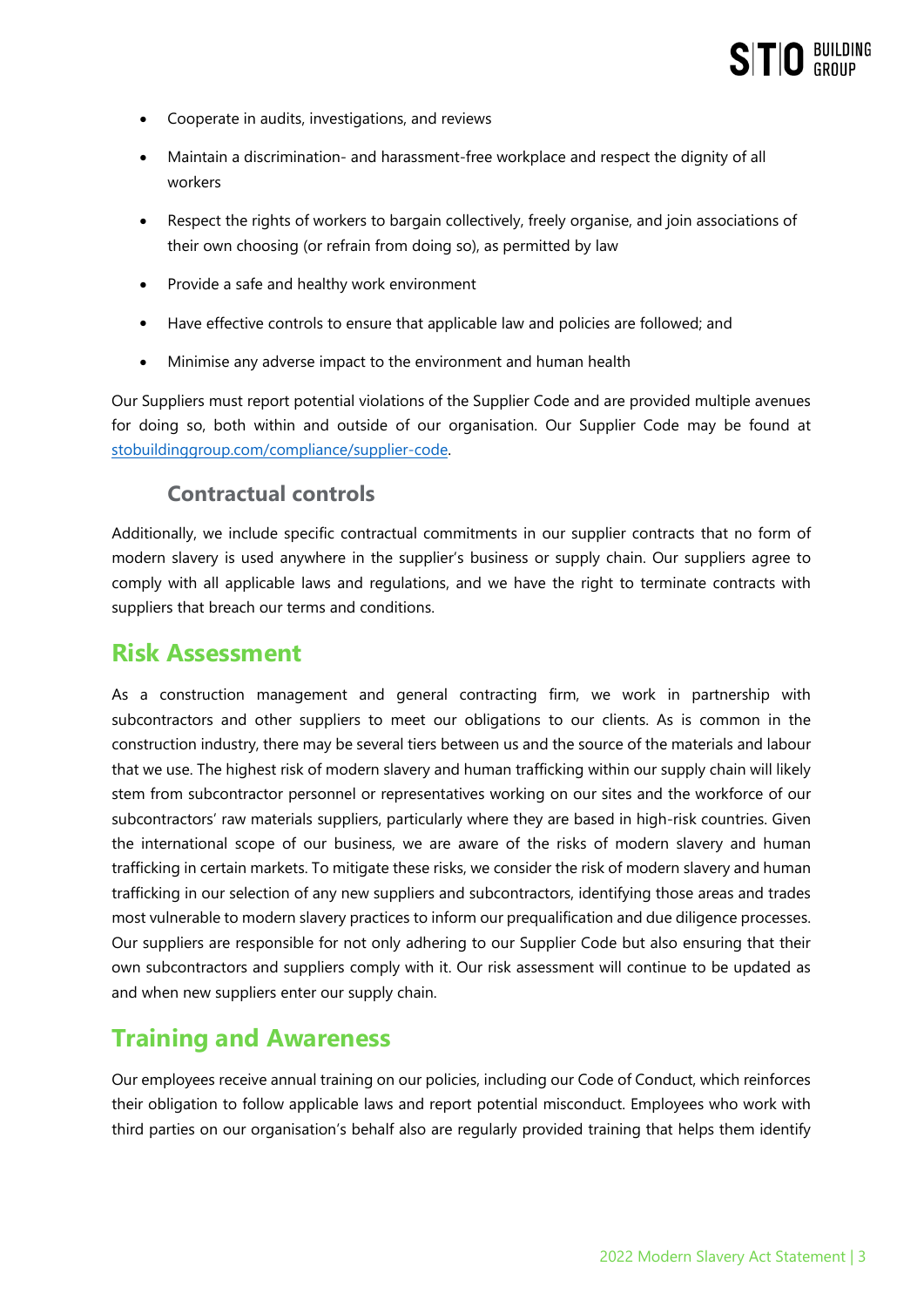the risks associated with managing suppliers and other business partners, including the risk of modern slavery and human trafficking.

To ensure that our employees have a comprehensive understanding of the risks of modern slavery in our business and supply chain, we require mandatory training on this topic and have developed a bespoke e-learning training module. The training, which is regularly updated and issued, includes discussion of the following topics:

- The prevalence and impact of modern slavery and human trafficking generally and within the construction industry
- Recent examples of modern slavery in the construction industry
- Factors that make the construction industry vulnerable to modern slavery
- Identifying modern slavery red flags
- Relevant laws, including the requirements of the MSA, and guiding principles
- Practices we've put in place to help prevent modern slavery
- Reporting potential violations of our MSA Policy

Additionally, we have made modern slavery and human trafficking the subject of organisation-wide awareness campaigns, featuring a recent case of modern slavery in the construction industry and global modern slavery trends as part of a "Spotlight on Ethics" newsletter series. This year, a new awareness campaign will be launched in recognition of Slavery and Human Trafficking Prevention Month.

# **Collaboration**

We recognise the importance of working with others to eradicate modern slavery and human trafficking. In 2021, we joined Ethisphere's Business Ethics Leadership Alliance (BELA), a 300+ member strong, globally recognised organisation of leading companies collaborating to share best practices in governance, risk management, compliance, and ethics. As a member, we have the ability to benchmark our ethics and compliance measures, including those related to modern slavery, and to share best practices. We will continue to explore opportunities to work with other organisations to strengthen our anti-slavery efforts and work in support of eliminating modern slavery.

# **Monitoring and Reporting**

The prevention, detection, and reporting of modern slavery and human trafficking in our business and supply chain is the responsibility of all those working for us or on our behalf. Employees have a number of resources within the company for doing so, and suppliers may contact their STOBG representative or our Compliance & Ethics Department.

Individuals who wish to remain anonymous may contact our 24/7 helpline, operated by a third-party unaffiliated with STOBG, by calling the below toll-free numbers or visiting the online portal.